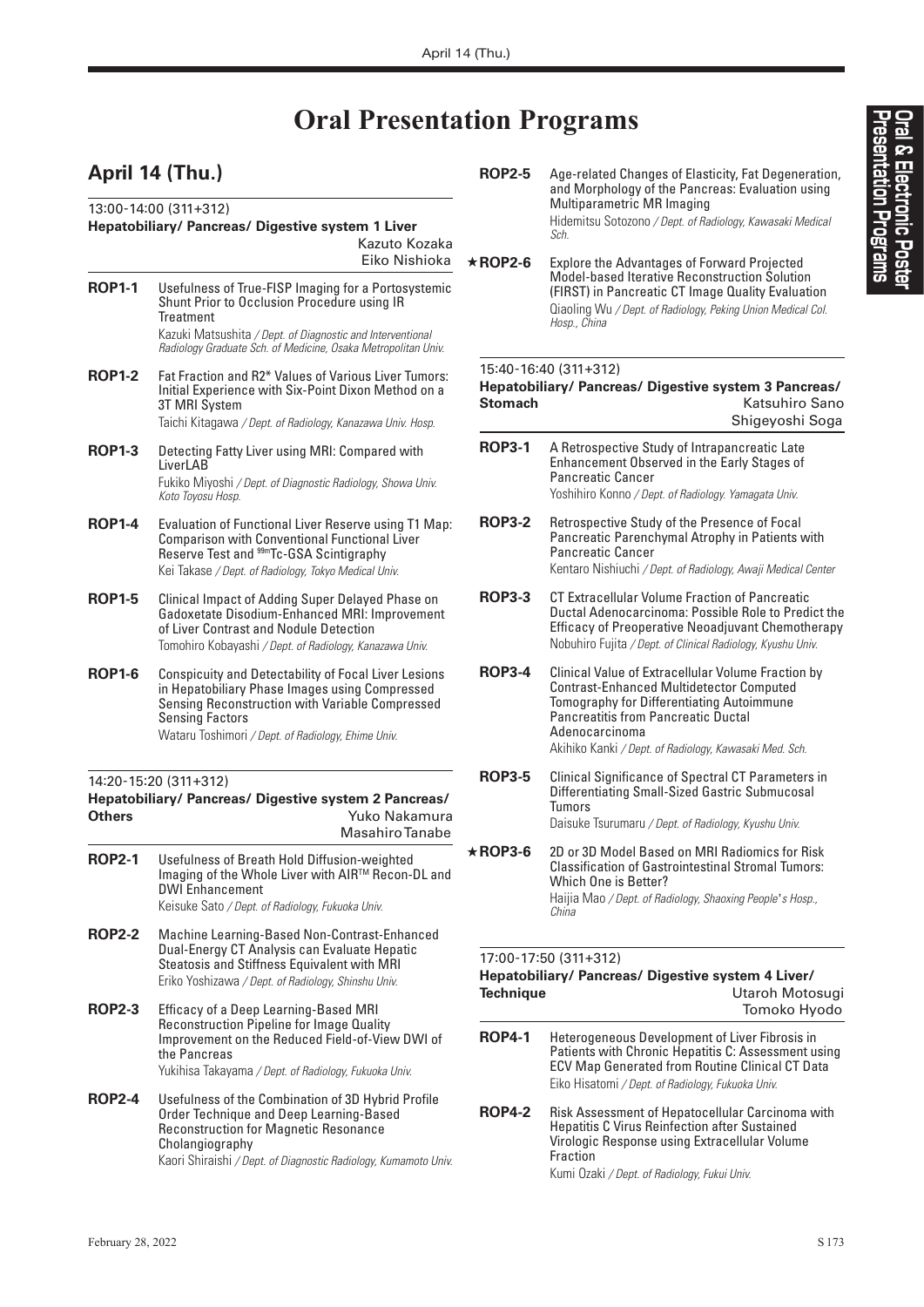- **ROP4-3** Unenhanced Abdominal Low-Dose CT Reconstructed with Deep Learning-Based Image Reconstruction: Image Quality and Anatomical Structure Depiction Tetsuro Kaga */ Dept. of Radiology, Gifu Univ.*
- ★**ROP4-4** The Pilot Study of 320 Energy Spectral CT on the Image Quality of CT Portal Venography and Radiation Dose Jing Jing Wu */ Dept. of Radiology. The First People* '*s Hosp. of*

*Honghe Autonomous Prefecture, China*

★**ROP4-5** Clinical Value of CT Perfusion in Patients with Liver **Cirrhosis** Yindeng Luo */ The Second Affiliated Hosp. of Chongqing Medical Univ., China*

# 13:00-14:00 (313+314) **Pediatrics** Yoshinobu Akasaka

# Eiji Oguma

- **ROP5-1** Evaluation of Pediatric Brain Development using Quantitative Susceptibility Mapping Sayo Otani */ Dept. of Radiology. Kyoto Univ.*
- **ROP5-2** MRI Patterns and Prognosis in Hypoxic Ischemic Encephalopathy in Full-Term Infants with Mild to Moderate Asphyxia Katsumi Hayakawa */ Dept. of Diagnostic Radiology, Red Cross Kyoto Daiichi Hosp.*
- **ROP5-3** Comparison between Conventional and New Scoring System of MRI for Term Neonate Suffering from Hypoxic Ischemic Encephalopathy Masakazu Nishimoto */ Dept. of Radiology, Kyoto Pref. Univ. Med.*
- **ROP5-4** Prenatal 3D T1-Weighted Gradient-Echo MR Imaging for the Evaluation of Gastrointestinal Tract **Ahnormalities** Tomohiro Namimoto */ Dept. of Radiology, Kumamoto Kenhoku Hosp.*
- **ROP5-5** Questionnaire Survey of Physicians Examining Children with Acute Abdomen: Justification for Abdominal CT Reiko Okamoto */ Dept. of Radiology, NCCHD*
- **ROP5-6** Questionnaire Survey of Radiologic Technologists: Optimization Indicators for Pediatric Abdominal CT Osamu Miyazaki */ Dept. of Radiology, NCCHD*

## 14:20-15:10 (313+314)

#### **Interventional Radiology 1 Non-vascular**

Tetsuya Minami Misako Nishio

- **ROP6-1** MR-Guided Focused Ultrasound VIM Thalamotomy for Tremor: Clinical Results after Insurance Reimbursement at a Single Center Toshio Yamaguchi */ Research I. of D. Radiology, Shin-yuri. GH*
- **ROP6-2** Feasibility of Dual-Energy Spectral CT Imaging for Detecting Local Recurrence of Renal Cell Carcinoma after Cryoablation Mizuki Ozawa */ Dept. of Diagnostic Radiology, NCCH*
- **ROP6-3** Evaluation of the Success Rate of Percutaneous Needle Biopsy for Genomic Profiling: A Retrospective Study Koji Tomita */ Dept. of Radiology, Okayama Univ.*
- **ROP6-4** Analysis of CT-Guided Biopsy of Retroperitoneal **Lesions** Miyuki Nakatani */ Dept. of Radiology, Kansai Medical Univ.*
- ★**ROP6-5** Improving CT-guided Transthoracic Biopsy Diagnostic Yield of Lung Masses using Intraprocedural CT and Prior PET/CT Fusion Imaging Hongliang Sun */ Dept. of Radiology, China-Japan Friendship Hosp., China*

# 16:00-16:40 (313+314)

#### **Nuclear Medicine 1 Neuroradiology** Eku Shimosegawa Yoshitaka Inui

**ROP7-1** Comparison of rCBF Distribution between PSP and bvFTD

Hitomi Iwasa */ Dept. of Radiology, Fukuoka Univ.*

- **ROP7-2** A Novel Non-invasive Estimation Method for 123I-IMP Arterial Blood Radioactivity Concentration using Machine Learning Tetsuro Kaga */ Dept. of Radiology, Gifu Univ.*
- **ROP7-3** The Development of a Complementary Index for Differentiating Parkinson Syndrome in the Analysis of DAT Scan Evaluation of Dopamine Transporter Volume Kazuaki Fujita */ Dept. of Radiology, Fukuoka Univ.*
- **ROP7-4** Evaluation of IDH1 Mutation with 18F-FMISO-PET Yang Wang */ Dept. of Radiology. Kyoto Univ.*

### 17:00-17:50 (313+314)

### **Nuclear Medicine 2 Cardiovascular** Tomonari Kiriyama Takashi Norikane

- **ROP8-1** Comparisons of Prognosis and FDG-PET/CT Finding between Isolated and Non-isolated Cardiac Sarcoidosis Koichiro Kaneko */ Dept. of Diagnostic Imaging & Nuclear Medicine, TWMU*
- **ROP8-2** Evaluation of Effect of Physiological Myocardial Uptake in Digital PET/CT Tomohisa Okada */ Dept. of Radiology, Ehime Univ.*
- **ROP8-3** Correlation between  $99m$ Tc-Pyrophosphate Cardiac Uptake using SPECT/CT and Clinical Parameters in Patients with Wild-Type Transthyretin Cardiomyopathy Koji Ogasawara */ Dept. of Diagnostic Radiology, Kumamoto Univ.*
- **ROP8-4** Value of Myocardial <sup>123</sup>I-MIBG Uptake Assessed by Visual and Semiquantitative Analyses for Characterizing the Cardiac Function in Patients with Pheochromocytoma Masatoyo Nakajo */ Dept. of Radiology, Kagoshima Univ.*
- **ROP8-5** Diagnostic Performance of Vessels on Whole-Body PET Angiography in Patients with Vascular Disease Takashi Norikane */ Dept. of Radiology, Kagawa Univ.*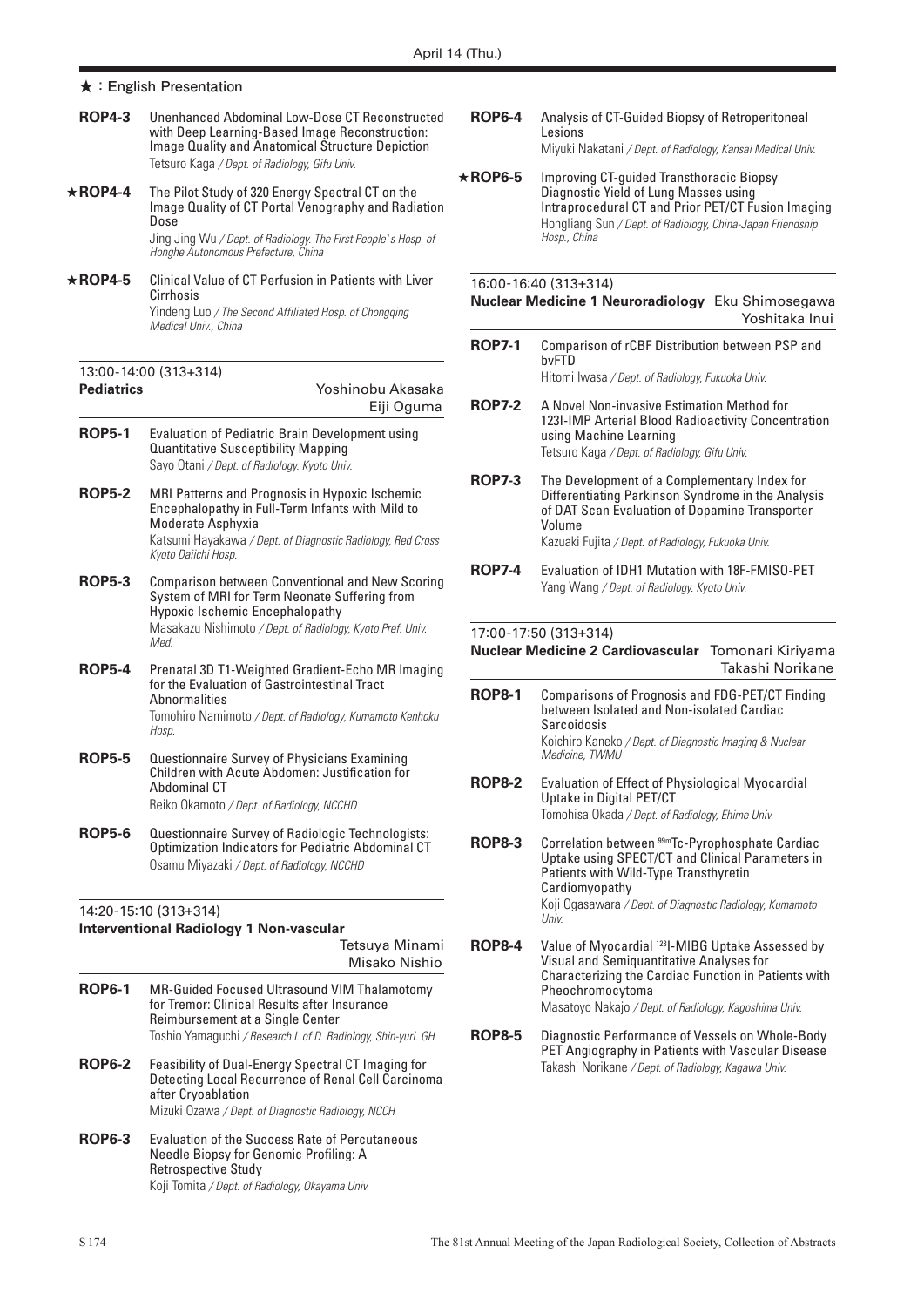# **April 15 (Fri.)**

| 8:20-9:20 (311+312)  |                                                                                                                                                                                                              |                                |
|----------------------|--------------------------------------------------------------------------------------------------------------------------------------------------------------------------------------------------------------|--------------------------------|
| <b>Head and Neck</b> |                                                                                                                                                                                                              | Hiroya Ojiri<br>Takahiro Otani |
| <b>ROP9-1</b>        | Contrast-Enhanced 3D STIR FLAIR Imaging to<br>Evaluate Pituitary Adenomas at 3 Tesla: Comparison<br>with Contrast-Enhanced 2D T1W Imaging<br>lichiro Osawa / Dept. of Radiology. Saitama Medical Univ. Hosp. |                                |
| <b>ROP9-2</b>        | The Effect of Arterial Spin Labelling MR Angiography<br>(ASL-MRA) in Visualizing the Branches of External<br>Carotid Artery.<br>Akira Yogi / Dept. of Radiology, Ryukyu Univ.                                |                                |
| <b>ROP9-3</b>        | Correlation between Each Sequence of MRI and<br>Pathological Depth of Invasion in Oral Cancer<br>Hiroki Tanaka / Dept. of Radiology, Kyoto Univ.                                                             |                                |
| $\star$ ROP9-4       | MRI Texture Analysis in Differential Diagnosis of<br>Orbital Neurofibroma and Schwannoma<br>Baoyue Zhang / Dept. of Radiology, Affiliated Hosp. of Yunnan<br>Univ., China                                    |                                |
| $\star$ ROP9-5       | Quantitative Assessment of Anti-VEGF Therapy of<br>Diabetic Macular Edema using T1, T2 and T2*<br><b>Mapping MRI</b><br>Yehong Wang / The Affiliated Hosp. of Yunnan Univ., China                            |                                |
| $\star$ ROP9-6       | <b>Explore the Advantage of Deep Learning</b><br>Reconstruction in Low-dose Temporal Bone CT<br>Tianjiao Wang / Dept. of Radiology, Peking Union Medical Col.<br>Hosp., China                                |                                |

## 9:40-10:30 (311+312)

### **Cardiovascular 1 Cardiac Function** Daisuke Utsunomiya Noriko Oyama-Manabe

- **ROP10-1** Assessment of Left Atrial Function in Hypertrophic Cardiomyopathy using CT Strain Analysis Takaaki Hosokawa */ Dept. of Radiology, Ehime Univ.*
- **ROP10-2** Comparison of Left Ventricular Cardiac Function Analysis between RTCS Cine MoCO and Breath-hold Conventional Cine Cardiovascular Magnetic Resonance. Masahiro Takakado */ Dept. of Radiology, Ehime Univ.*
- **ROP10-3** Feature-Tracking Strain Derived from Compressed Sensing Cine Cardiovascular Magnetic Resonance Imaging for the Assessment of Heart Failure with Preserved Ejection Fraction Yuki Tanabe */ Dept. of Radiology, Ehime Univ.*
- ★**ROP10-4** Coronary Microvascular Dysfunction in Nonobstructive Hypertrophic Cardiomyopathy Patients: New Insights from 3T CMR Resting Firstpass Perfusion Imaging Wei Gao */ The First Affiliated Hosp. of Kunming Medical Univ., China*
- ★**ROP10-5** Assessing Left Atrial Function in Patients with Atrial Fibrillation and Valvular Heart Disease using Cardiovascular Magnetic Resonance Imaging Jie HOU */ Col. of Medical and Biological Informatics Engineering, Northeastern Univ., China*

### 10:40-11:30 (311+312)

## **Cardiovascular 2 Pulmonary and Peripheral Artery**

Keiko Koyama Shigeo Okuda

| <b>ROP11-1</b> | Cardiac CT-derived Myocardial Extracellular Volume<br>Quantification in Pulmonary Hypertension:<br><b>Comparison with Cardiac MRI</b><br>Hidetaka Hayashi / Dept. of Diagnostic Radiology, Kumamoto<br>Univ. |
|----------------|--------------------------------------------------------------------------------------------------------------------------------------------------------------------------------------------------------------|
|                |                                                                                                                                                                                                              |

- **ROP11-2** Value of Electron Density Derived from Dual-Energy CT for Predicting Thrombolytic Therapeutic Efficacy in Patients with Pulmonary Embolism Hiroaki Nagano */ Dept. of Radiology. Kagoshima Univ.*
- **ROP11-3** The Comparative Study between Slow-Infusion MR Angiography and CT Angiography in the Detection of the Adamkiewicz Artery

Shohei Mizushima */ Dept. of Radiology, Nippon Medical Sch. Chiba Hokusoh Hosp.*

- ★**ROP11-4** Evaluation of the Reliability of AI Software in Calculating CACS from Non-gating Chest Low-dose Computed Tomography Images Yuexi Liu */ Dept. of Radiology, The Second Affiliated Hosp. of Chongqing Medical Univ., Chongqing, China.*
- ★**ROP11-5** A Comparison of Non-rigid-subtraction-CT and Non-rigid-subtraction Combine with CEBOOST-CT in Image Quality of Circumflex Femoral Artery Perforator Flap Dan Zhu */ Dept. of Radiology, Shanghai Ninth Peoples Hosp.,*

*Shanghai JiaoTong Univ. Sch. of Medicine, China*

### 16:15-17:05 (311+312)

| <b>Cardiovascular 3 Aorta and Others</b> | Yoko Saito    |
|------------------------------------------|---------------|
|                                          | Yuzo Yamasaki |
|                                          |               |

- **ROP12-1** Pegfilgrastim-Induced Aortitis: A Retrospective Survey using Drug Prescription Database and CT in a Single Center Atsushi Takamatsu */ Dept. of Radiology, Kanazawa Univ.*
- **ROP12-2** The Analysis of Hemodynamic Alteration after Endovascular Abdominal Aneurysmal Repairusing 4D Flow MRI Taro Yokoyama */ Dept. of Radiology, Nippon Medical Sch..*
- ★**ROP12-3** The Applied Research of Direct Breath Holding on 320-row Coronary CT Angiography in Reducing Radiation Dose Tian Wang */ Dept. of Radiology, Liuzhou People* '*s Hosp., China*
- ★**ROP12-4** The Application Value of Contrast Enhancement Boost Technology in Low Contrast Agent Aorta CT Angiography Kai Xu */ Dept. of Radiology, Peking Union Medical Col. Hosp., China*
- ★**ROP12-5** Differentiation of Biochemical Indicators in 194 Patients with Aortic Dissection under Different Stanford Types

Sikang Gao */ Dept. of Radiology, Tongji Hosp. Tongji Medical Col. Huazhong Univ. of Science and Technology, China*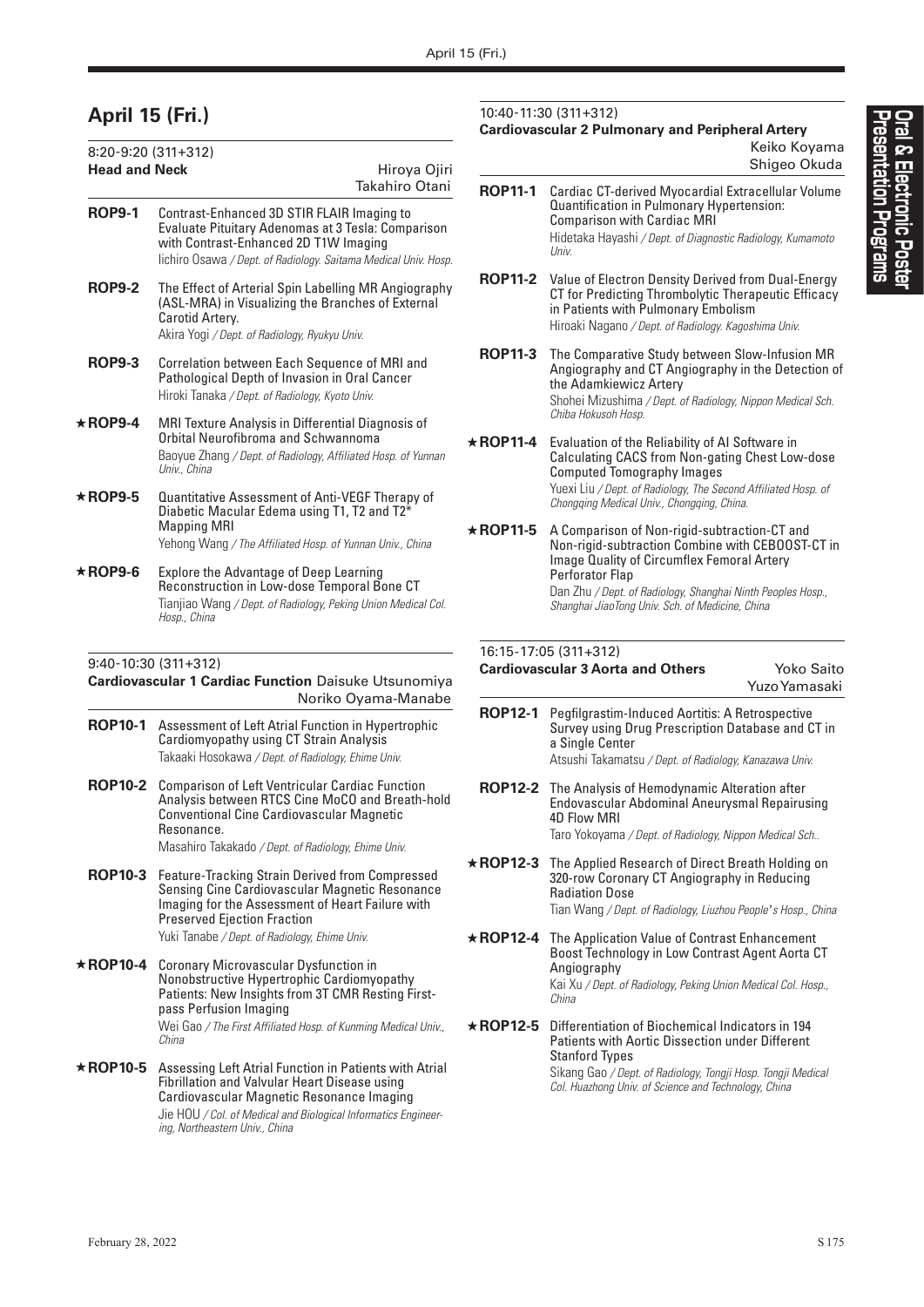#### 17:15-18:15 (311+312)

#### **Cardiovascular 4 Myocardial Perfusion**

|                 | Kakuya Kitagawa<br>Teruhito Kido                                                                                                                                                                                                                                                               |  |  |  |  |
|-----------------|------------------------------------------------------------------------------------------------------------------------------------------------------------------------------------------------------------------------------------------------------------------------------------------------|--|--|--|--|
| <b>ROP13-1</b>  | Impact of Four-Dimensional Similarity Filter on<br>Diagnostic Performance for Detecting Obstructive<br>CAD in Low-Dose Dynamic Myocardial Computed<br><b>Tomography Perfusion Imaging</b><br>Yuta Yamamoto / Dept. of Radiology, Ehime Univ.                                                   |  |  |  |  |
| <b>ROP13-2</b>  | The Comparison of the Diagnostic Performance<br>between Dynamic CTP and Static CTP for Detecting<br>Obstructive Coronary Artery Disease: A Pilot Study<br>Kazuki Yoshida / Dept. of Radiology, Ehime Univ.                                                                                     |  |  |  |  |
| <b>ROP13-3</b>  | Dynamic Coronary CT Angiography-Estimated<br>Coronary Flow Rate in Nonobstructive, Non-plaque<br>Coronary Arteries: Association with the Vascular<br><b>Endothelial Effect of Statin</b><br>Tomohiro Kawaji / Dept. of Diagnostic Imaging and Nuclear<br>Medicine, Tokyo Women's Medical Univ. |  |  |  |  |
| <b>★ROP13-4</b> | A Radiomics-derived Model of Pericoronary Adipose<br>Tissue Distinguishes between Acute Myocardial<br>Infarction and Unstable Angina by Computed<br><b>Tomography Angiography</b><br>Nuo Si / Dept. of Radiology, The Fourth Hosp. of Harbin Medical<br>Univ., China                           |  |  |  |  |
| <b>★ROP13-5</b> | A Combined Nomogram Incorporating Clinical<br><b>Factors and Radiomics Scores of Pericoronary</b><br>Adipose Tissue to Predict Future Major Adverse<br><b>Cardiovascular Events</b><br>Rongrong Zhang / Jinzhou Medical Univ., China                                                           |  |  |  |  |
| <b>★ROP13-6</b> | Predictive Performance of Pericoronary Adipose<br><b>Tissue Radiomics Model using Coronary CT</b><br>Angiography for Major Adverse Cardiovascular<br>Events in 3 Years<br>Hongrui You / Jinzhou Medical Univ., China                                                                           |  |  |  |  |
|                 | 8:20-9:40 (313+314)<br>Junko Takahama<br><b>Obstetrics/ Gynecology</b><br>Satomi Kitai                                                                                                                                                                                                         |  |  |  |  |
| <b>ROP14-1</b>  | Uterine Extension on MRI: A Useful Parameter for<br>Differentiating Subserosal Leiomyomas from Ovarian<br>Tumors<br>Masaya Kawaguchi / Dept. of Radiology, Gifu Univ.                                                                                                                          |  |  |  |  |
| <b>ROP14-2</b>  | Prediction of Histological Grade of Endometrial<br>Cancer with Measurements of Maximum Slope of<br><b>Ultrafast Dynamic Contrast-Enhanced MRI</b><br>Shuichi Fukui / Dept. of Radiology, Saga Univ.                                                                                            |  |  |  |  |
| <b>ROP14-3</b>  | Amide Proton Transfer Imaging in Differentiation of<br>Type II and Type I Endometrial Carcinoma: A Pilot<br>Studv<br>Ryoya Ochiai / Dept. of Radiology, Tottori Univ.                                                                                                                          |  |  |  |  |
| <b>ROP14-4</b>  | <b>Evaluation of Uterine Carcinosarcoma and Uterine</b><br><b>Endometrioid Carcinoma using MR Imaging-Based</b><br><b>Texture Analysis</b><br>Saki Tsuchihashi / Dept. of Radiology, Saitama Med. Univ.                                                                                        |  |  |  |  |
| <b>ROP14-5</b>  | Prognostic Evaluation of Uterine Endometrial Cancer:<br>Associations between Prognostic Factors and<br><b>Oscillating Gradient Diffusion MRI Measurements</b>                                                                                                                                  |  |  |  |  |

Fumitaka Ejima */ Dept. of Radiology, Kagoshima Univ.*

- **ROP14-6** Usefulness of MRI with the Vaginal Gel Method (VGM) in the Local Staging of Cervical Carcinoma Minako Suzuki */ Dept. of Radiology, Fujisawa City Hosp.*
- **ROP14-7** MRI-Based Radiomics Analysis for the Differential Diagnosis of Ovarian Endometrioid Carcinoma and Clear Cell Carcinoma Nobuyuki Takeyama */ Dept. of Radiology, Showa Univ. Fujigaoka Hosp.*
- **ROP14-8** CT Features of Surgically Proven Adnexal Torsion: Relationship between Swollen Tube and Affected **Ovary** Ryo Takaji */ Dept. of Radiology, Oita Univ.*

# 9:50-10:30 (313+314)

**Interventional Radiology 2 Vascular (Liver)** 

Toshihiro Tanaka Mika Kamiya

- **ROP15-1** Assessments of the Relationship between Embolized Liver Volume Fraction Treated by Lipiodol-TACE and Changes of the Albumin-Bilirubin Score. Naoya Ebisu */ Dept. of Diag. and Interv. of Radiology, Hyogo CC.*
- **ROP15-2** Palliative Effect of Transarterial Chemotherapy for Symptomatic Liver Metastasis Akihiko Seki */ Dept. of Medical Oncology, Suita Tokushukai Hosp.*
- **ROP15-3** The Increasing Rate of Future Liver Remnant Function in Modified Associating Liver Partition and Portal Vein Ligation/Embolization for Staged Hepatectomy Mitsunari Maruyama */ Dept. of Radiology, Shimane Univ.*
- **ROP15-4** Radiological Evaluation of Median Arcuate Ligament Syndrome: Efficacy of Open Surgical Treatment with Intraoperative Angiography Akihiro Umeno */ Dept. of Diagnostic Radiology of Kita-harima Medical Center*

### 10:40-11:30 (313+314) **Interventional Radiology 3 Vascular (Others)**  Takuji Yamagami

Miyuki Maruno

- **ROP16-1** Flow Confirmation Study of the Central Venous Port of Upper Arm Versus Chest Wall in Patients with Suspected System-Related Mechanical **Complications** Hiroyuki Tokue */ Dept. of Radiology, Gunma Univ.*
- **ROP16-2** Changes in Thoracic Duct Pressure before and after Thoracic Duct Embolization in Swine Takuji Maruyama */ Dept. of Radiology, Kansai Medical Univ.*
- **ROP16-3** Long-Term Evaluation of Transarterial Embolization using an n-Butyl-2-Cyanoacrylate/Lipiodol Mixture Yasuyuki Ono */ Dept. of Radiology, Kansai Med. Univ.*
- **ROP16-4** Usefulness of Vertical Femoral Artery Puncture using the Antegrade Approach in Endovascular Therapy Hayato Kishida */ Dept. of Interventional Neuroradiology and Radiology, Koseikai Takai Hosp.*
- **ROP16-5** The High Attenuation on Non-Contrast CT Around the Stent Graft with Endoleak Predicts Future Aortic Diameter Growth Kenichiro Okumura */ Dept. of Radiology, Kanazawa Univ.*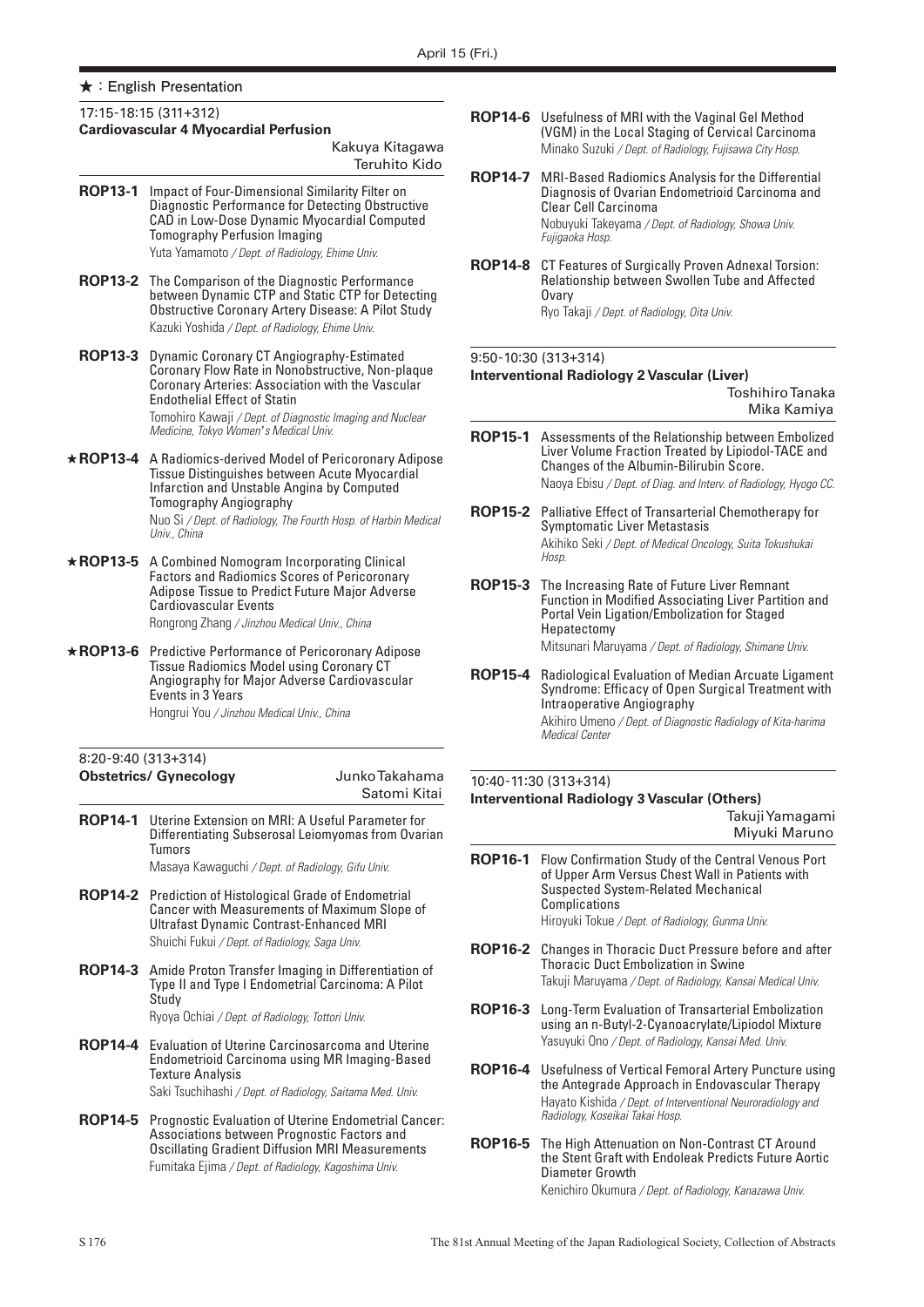| : |  |
|---|--|
| ī |  |
|   |  |

# 16:15-16:55 (313+314) **Basic Science Hiromitsu Onishi** Yoshitake Yamada ★**ROP17-1** Improving Image Quality using AI-Based Compensation of Image Degradations on Neonatal X-Ray So Ode */ Dept. of Radiology. St. Marianna Univ.* **ROP17-2** Double Low-Dose Dual-Energy Whole-Body CT with Deep Learning Image Reconstruction Nobuyuki Kawai */ Dept. of Radiology, Gifu Univ.* **ROP17-3** Motion Artifact Reduction on Chest CT by High Pitch Dual Sauce Scan: Experimental Study by using Dynamic Lung Vessel Phantom Makoto Wakamiya */ Dept. of Radiology, Nagahama City Hosp.* **ROP17-4** Impact of Deep Learning-based Reconstruction in Radiation and Contrast Dose Reduction using Low Tube-voltage Scan in Abdominal Dynamic CT Koya Iwashita */ Dept. of Radiology, Kumamoto Univ.* 17:10-18:10 (313+314) **Musculoskeletal** Tsutomu Inaoka Kaoru Kitsukawa

- ★**ROP18-1** MRI Texture Analysis Based on Intra- and Extraosseous Lesions to Predict the Prognosis in Osteosarcoma Patients Hainan Ren */ Dept. of Radiology, Tohoku Univ.*
- ★**ROP18-2** Toward Development of Software Application that can Automatically Demonstrate the Distribution of Pannus in Rheumatoid Hand using Dynamic MRI Dataset

Wanxuan Fang */ Fac. of Health Sciences, Hokkaido Univ.*

- ★**ROP18-3** AI Approach to Improving the Quality of MR Images of Small Joints in Juvenile Idiopathic Arthritis (JIA) Yutong Lu */ Gra. of Health Sciences, Hokkaido Univ.*
- ★**ROP18-4** Application of Reliability Index to POC Analysis for Detection of Finger JSN Progression in RA Yujie An */ Sch. of Health Sciences, Hokkaido Univ.*
- ★**ROP18-5** The Diagnostic Performance of Ultra-low Dose 320-row Detector CT on Limb Joint Fractures in the Emergency Department

Mengqiang Xiao */ Dept. of Radiology, Zhuhai Hosp., Guangdong Hosp. of Traditional Chinese Medicine, China*

★**ROP18-6** Quantitative Assessment of the Relationship between the Bone Mineral Density of Lumbar Vertebrae and Visceral Adipose Tissue by 320-row C<sub>T</sub> Bing Ge */ CT Clinical Research Dept., Canon Medical Systems, China*

# **April 16 (Sat.)**

9:00-9:50 (311+312) **Breast 1 X-ray/ Ultrasound Breast 1 X-ray/ Ultrasound Ryusuke Murakami** 

Mariko Goto

**ROP19-1** Ultrasound Diagnosis of Internal Mammary Lymph Node Metastases: Are They Overlooked? Kazuaki Nakashima */ Div. of Breast Imaging and Breast IVR, Shizuoka Cancer Center Hosp.*

★**ROP19-2** Comparison of the State-of-the-art Biopsy Systems for Ultrasound-guided Breast Biopsy using a Chicken Breast Phantom

Leona Katsuta */ Dept. of Radiology, Kashiwa Munic. Hosp.*

- **ROP19-3** Comparison of the Clinical Characteristics of Ultrasound-Guided Biopsy for Breast Lesions between 16-Gauge Core Needle Biopsy and 12-Gauge Vacuum-Assisted Biopsy Yuka Yashima */ Dept. of Radiology, TMDU*
- **ROP19-4** Comparison of New Synthesized Mammograms and Original Digital Mammograms Alone and in Combination with Tomosynthesis Images on Cancer Detection Accuracy Takayoshi Uematsu */ Dept. of Breast Radiology, SCC.*
- **ROP19-5** Virtual Monochromatic Spectral Computed Tomography Imaging for Preoperative Evaluation of Breast Cancer Yuko Matsuura */ Dept. of Radiology, Kyushu Univ.*

# 10:00-11:30 (311+312)

**Breast 2 MRI Hiroko Kawashima** Hiroko Satake

- **ROP20-1** Evaluation of Breast Lesions Based on Modified BI-RADS using High-Resolution DWI and T2/T1WI Rie Ota */ Dept. of Radiology, Kyoto Univ.*
- **ROP20-2** MRI and Mammography Features and Pathologic Findings of Breast Cancers in BRCA1/2 Mutation Carriers. Teruhiko Shimizu */ Dept. of Diagnostic Radiology, NHO Shikoku Cancer Center*
- **ROP20-3** Characteristics of False-Negative Malignant Lesions on Ultrafast Dynamic Contrast-Enhanced (DCE) MRI using the Time to Enhancement (TTE) Evaluation Ken Yamaguchi */ Dept. of Radiology, Saga Univ.*
- **ROP20-4** Quantitative Evaluation of Peritumoral Enhancement and Complexity of Tumor Contour on Breast MRI: Automated System and Analysis of Each Subtype Roka Matsubayashi */ Breast Care Ctr., Dept. of Radiology, Clin. Res. Inst., NHO Kyushu Med. Ctr.*
- **ROP20-5** Prediction of Postoperative Upgrade to Invasive Cancer in Ductal Carcinoma in Situ using Radiomics Features Extracted from Breast MRI Hiroko Satake */ Dept. of Radiology, Nagoya Univ.*
- **ROP20-6** Evaluation of Detection for Breast Tumors using MR Elastography with External Vibration to the Back Emi Yamaga */ Dept. of Radiology, TMDU*
- **ROP20-7** Is It Possible to Distinguish Axillary Lymphadenopathy after COVID-19 Vaccination from Metastasis in Preoperative MRI of Breast Cancer? Kiyoko Mukai */ Dept. of Radiology, St Lukes International Hosp.*
- **ROP20-8** Prognostic Value of Peritumoral Fat Content using IDEAL in Patients with Breast Carcinoma Natsumi Hirano */ Dept. of Radiology, UOEH*
- ★**ROP20-9** Identifying Molecular Subtype Alteration of Breast Cancer after Neoadjuvant Therapy Based on MRI Radiomics Features

Zhuo Wu */ Dept. of Radiology, Sun Yat-Sen Memorial Hosp., Sun Yat-Sen Univ., China*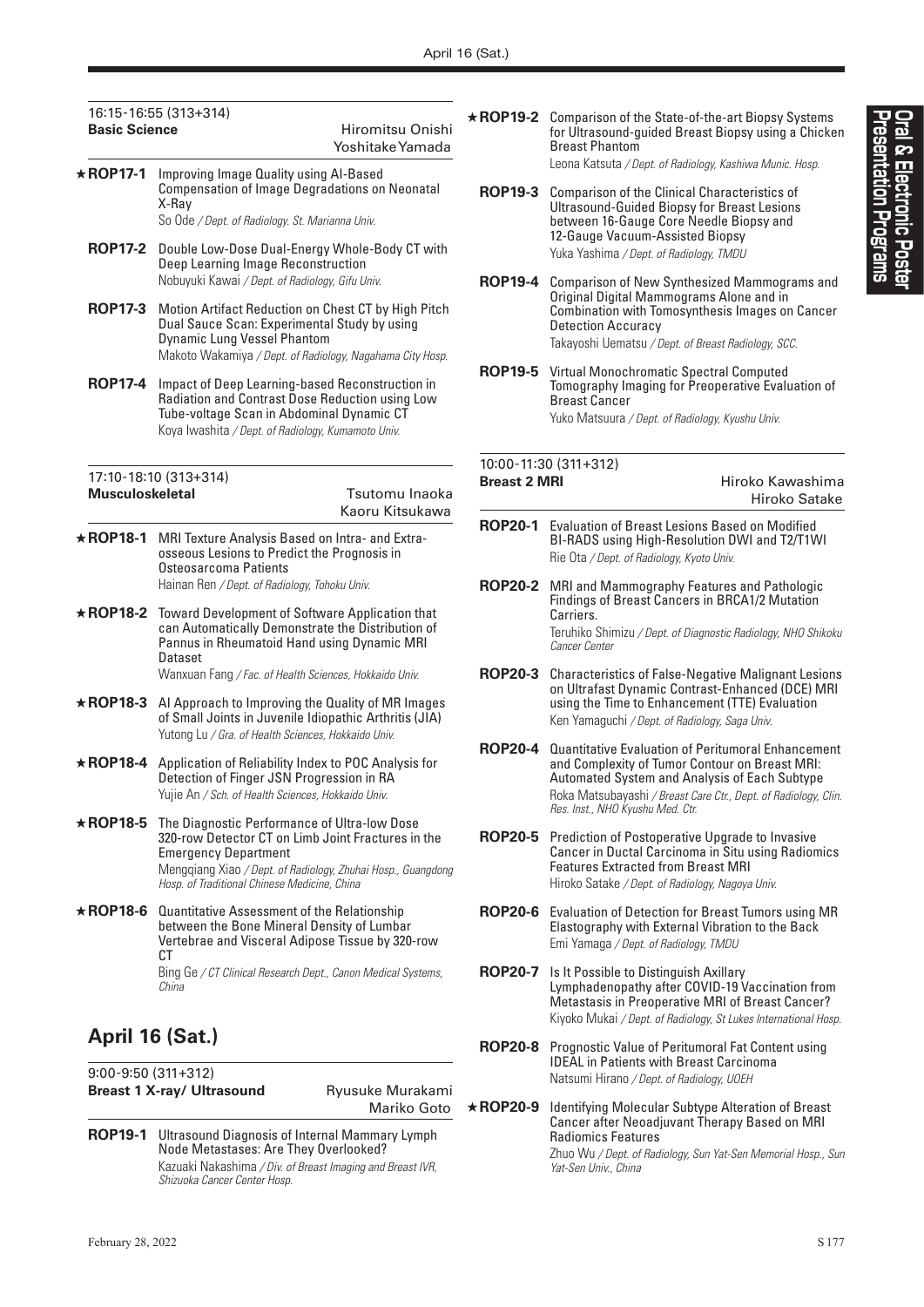| <b>Chest 1 Neoplasm</b>                                                                                                                     | 13:15-14:25 (311+312)                                                                                                                                                                                                      | Masahiro Endo<br>Osamu Honda | <b>Chest 3 Vessels</b> | 15:35-16:35 (311+312)                                                                                                                                                              | Tsuneo Yamashiro<br>Masaki Hara                                                                                 |
|---------------------------------------------------------------------------------------------------------------------------------------------|----------------------------------------------------------------------------------------------------------------------------------------------------------------------------------------------------------------------------|------------------------------|------------------------|------------------------------------------------------------------------------------------------------------------------------------------------------------------------------------|-----------------------------------------------------------------------------------------------------------------|
|                                                                                                                                             | <b>ROP21-1</b> Peri-Tumoral CT Radiomics as a Predictor of<br>Postoperative Survival in Non-Small Cell Lung<br>Cancer<br>Motohiko Yamazaki / Dept. of Radiology, Niigata Univ.                                             |                              | <b>ROP23-1</b>         | <b>Standing and Supine Positions</b><br>Tomoyuki Hida / Dept. of Radiology, Kyushu Univ.                                                                                           | Distribution of Lung Perfusion Signals Derived from<br>Dynamic Chest Radiography: A Comparison between          |
| <b>ROP21-2</b>                                                                                                                              | Relationship between Preoperative Tumor Markers<br>and CT Findings in Pulmonary Adenocarcinoma<br>Masasuke Kohzai / Dept. of Radiology, Kansai Medical Univ.                                                               |                              | <b>ROP23-2</b>         | The Evaluation of the Pulmonary Venous Variant<br>using Thin-Section CT and 3D-CT<br>Makiko Murota / Dept. of Radiology, Kagawa Univ.                                              |                                                                                                                 |
| <b>ROP21-3</b>                                                                                                                              | <b>Prediction of Solid and Micropapillary Components</b><br>in Lung Invasive Adenocarcinoma: Radiomics<br>Analysis from High-Spatial-Resolution CT Data with<br>1024 Matrix                                                |                              | <b>ROP23-3</b>         | Dual-Energy CT: Comparison with Inspiratory CT                                                                                                                                     | The Expiratory Effect of Lung lodine Mapping using<br>Munemasa Okada / Dept. of Radiol., NHO, Kanmon Med. Cent. |
|                                                                                                                                             | Keisuke Ninomiya / Dept. of Radiology, Osaka Univ.                                                                                                                                                                         |                              | $\star$ ROP23-4        | The Value of CTA in the Diagnosis of Pulmonary<br><b>Artery Abnormal Origins</b>                                                                                                   |                                                                                                                 |
| <b>★ROP21-4</b>                                                                                                                             | <b>Risk Prediction Modeling for Thymic Tumor:</b>                                                                                                                                                                          |                              |                        |                                                                                                                                                                                    | Yusen Feng / Dept. of Radiology, Kunming Yan' an Hosp., China                                                   |
|                                                                                                                                             | Validation of MR Sequence Combination using<br>Imputation and Machine Learning Techniques<br>Hiroaki Shimizu / Dept. of Diagnostic Radiology, Tohoku Univ.                                                                 |                              | $\star$ ROP23-5        | based Reconstruction in Computed Tomography<br><b>Pulmonary Angiography</b>                                                                                                        | Feasibility of Low-dose Protocol with Deep Learning-                                                            |
| <b>ROP21-5</b>                                                                                                                              | <b>Extracellular Volume Fraction Derived from</b><br>Equilibrium Contrast-Enhanced CT as a Diagnostic<br>and Prognostic Marker in Thymic Epithelial Tumors                                                                 |                              |                        | Du Xue Tian / Dept. of Radiology, Peking Union Medical Col.<br>Hosp., Chinese Academy of Medical Sciences, China                                                                   |                                                                                                                 |
|                                                                                                                                             | Koji Takumi / Dept. of Radiology, Kagoshima Univ.                                                                                                                                                                          |                              | $\star$ ROP23-6        | Diagnostic Accuracy of Lung Subtraction Iodine<br>Mapping CT for Evaluation of Lung Perfusion in                                                                                   |                                                                                                                 |
| <b>ROP21-6</b>                                                                                                                              | CT Imaging Characteristics of Thymoma: Comparison<br>of Thymoma with and without Myasthenia Gravis<br>Hiroyuki Yasui / Dept. of Radiol. and Nuclear Med., Gunma<br>Univ.                                                   |                              |                        | <b>Patients with Pulmonary Embolism</b><br>China                                                                                                                                   | Chengjun Zhang / Dept. of Radiology, Chaoyang Central Hosp.,                                                    |
| <b>★ROP21-7</b><br>Low-dose Scanning of Small Pulmonary Nodules<br>with 320-row CT and Its Diagnostic Value in Early<br>Lung Adenocarcinoma |                                                                                                                                                                                                                            |                              |                        | 16:45-18:05 (311+312)<br><b>Chest 4 Low-dose CT</b><br>Hidetake Yabuuchi<br>Yukihiro Nagatani                                                                                      |                                                                                                                 |
|                                                                                                                                             | Yanhong Yang / Dept. of Radiology. HONGHE AUTONOMOUS<br>PREFECTURE 3RD Hosp., YUNNAN GEJIU, China<br>14:35-15:25 (311+312)<br>Chest 2 COVID-19/ Interstitial Pneumonia Tae Iwasawa                                         |                              |                        | <b>Standard Dose Scanning on Dynamic Ventilation</b><br><b>Computed Tomography</b><br>Ryo Uemura / Dept. of Radiology, SUMS                                                        | ROP24-1 Equivalent Vessel Conspicuity at Half Dose Scanning<br>with Deep Learning-Based Image Reconstruction to |
|                                                                                                                                             | ROP22-1 The Usefulness of Low-Dose Chest CT Screening for<br><b>COVID-19 Pneumonia in Asymptomatic Patients</b><br>before Operation<br>Reia Baba / Dept. of Diag. Radiology, Osaka City General Hosp.                      | Shingo Iwano                 |                        | <b>ROP24-2</b> Advantage of Ultrahigh-Resolution Scanning on<br>Dynamic Ventilation Computed Tomography for<br>Self-Making Sponge Phantom<br>Ryo Uemura / Dept. of Radiology, SUMS | Regional Observation: Preliminary Assessment using                                                              |
|                                                                                                                                             | ROP22-2 The Chest CT Features and Prognostic Value of a CT<br>Severity Score in Patients with Severe COVID-19<br>Pneumonia<br>Yuko Sano / Dept. of Diagnostic Radiology, Red Cross Kyoto<br>Daiichi Hosp.                  |                              | <b>ROP24-3</b>         | Voltage with Deep Learning-Based Iterative<br>Reconstruction at Sub-Milli-Sv on Dynamic<br><b>Ventilation Computed Tomography</b><br>Yukihiro Nagatani / Dept. of Radiology. SUMS  | Beneficial Effect of Data Acquisition at Lower Tube                                                             |
| <b>ROP22-3</b>                                                                                                                              | Prognosis Prediction using Deep Learning in<br>COVID-19                                                                                                                                                                    |                              | $\star$ ROP24-4        | Deep Learning Reconstruction Improves Image<br>Quality of Submillisievrt CT                                                                                                        |                                                                                                                 |
|                                                                                                                                             | Naoko Kawata / Dept. of Respirology, Chiba Univ.                                                                                                                                                                           |                              |                        | Hosp., China                                                                                                                                                                       | Jin Hua Wang / Dept. of Radiology, Peking Union Medical Col.                                                    |
|                                                                                                                                             | *ROP22-4 Can Deep Learning Improve Image Quality of Low<br>Dose CT: A Retrospective Study in Overweight<br><b>Interstitial Lung Disease</b><br>Ruijie Zhao / Dept. of Radiology, Peking Union Medical Col.<br>Hosp., China |                              | $\star$ ROP24-5        | Effect of Canon 320-row CT OEM Technology on<br>Wu Wang / Dept. of Radiology, The First People's Hosp. of<br>Yunnan Province, China                                                | Image Quality and Radiation Dose of Chest CT Scan                                                               |
| <b>★ROP22-5</b>                                                                                                                             | Can Deep Learning Keep Balance between Image<br>Quality and Radiation Dose in Interstitial Lung<br>Disease in Prone Position CT Scanning?<br>Ruiyao Qin / Dept. of Radiology, Peking Union Medical Col.<br>Hosp., China    |                              | $\star$ ROP24-6        | <b>Strain Analysis in Patients with Obstructive</b><br>Ventilation Dysfunction using Four-dimensional<br>Dynamic-ventilation CT<br>China                                           | Yanyan Xu / Dept. of Radiology, China-Japan Friendship Hosp.,                                                   |

# **Chest 4 Low-dose CT** Hidetake Yabuuchi

# Yukihiro Nagatani

- 24-1 Equivalent Vessel Conspicuity at Half Dose Scanning with Deep Learning-Based Image Reconstruction to Standard Dose Scanning on Dynamic Ventilation Computed Tomography Ryo Uemura */ Dept. of Radiology, SUMS*
- **ROP24-2** Advantage of Ultrahigh-Resolution Scanning on Dynamic Ventilation Computed Tomography for Regional Observation: Preliminary Assessment using Self-Making Sponge Phantom Ryo Uemura */ Dept. of Radiology, SUMS*
- 24-3 Beneficial Effect of Data Acquisition at Lower Tube Voltage with Deep Learning-Based Iterative Reconstruction at Sub-Milli-Sv on Dynamic Ventilation Computed Tomography Yukihiro Nagatani */ Dept. of Radiology. SUMS*
- 24-4 Deep Learning Reconstruction Improves Image Quality of Submillisievrt CT Jin Hua Wang */ Dept. of Radiology, Peking Union Medical Col. Hosp., China*
- 24-5 Effect of Canon 320-row CT OEM Technology on Image Quality and Radiation Dose of Chest CT Scan Wu Wang */ Dept. of Radiology, The First People* '*s Hosp. of Yunnan Province, China*
- 24-6 Strain Analysis in Patients with Obstructive Ventilation Dysfunction using Four-dimensional Dynamic-ventilation CT Yanyan Xu */ Dept. of Radiology, China-Japan Friendship Hosp., China*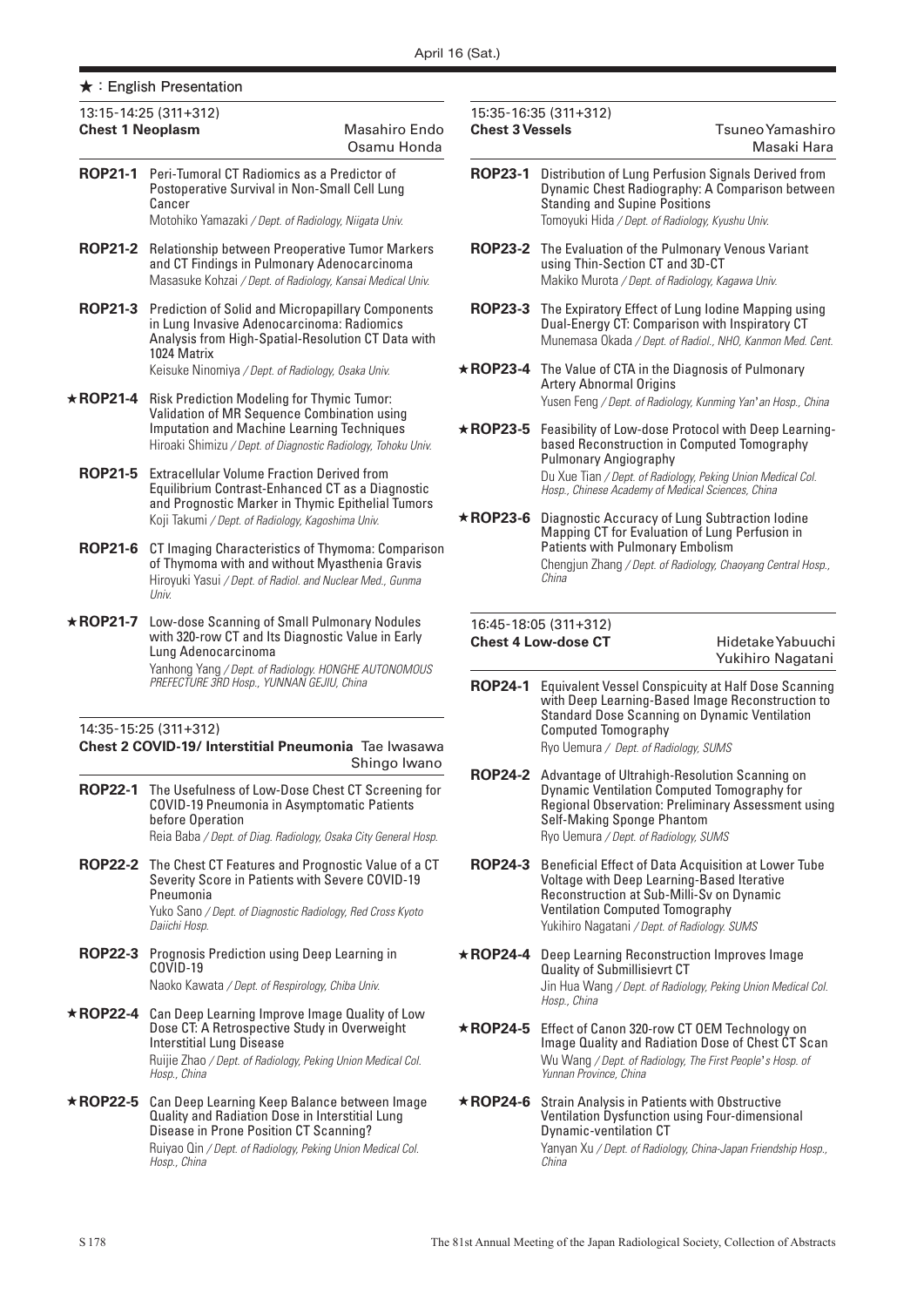- ★**ROP24-7** A Prospective Study on Effect of 640-slice CT Combined with AIDR3D Algorithms on the Image Quality of Chest Low-dose CT Huayang Du */ Peking Union Medical Col. Hosp., China*
- ★**ROP24-8** Effect of FIRST Reconstruction Algorithm on Image Objective Quality of Chest Low Dose CT Huayang Du */ Peking Union Medical Col. Hosp., China*

### 8:00-8:50 (313+314)

### **Radiation Oncology 1 Prostate** Yoshiyuki Shioyama Shinji Kariya

- **ROP25-1** Risk Factor of Rectal Bleeding after Volumetricmodulated Arc Radiotherapy of Prostate Cancer. Kenichiro Otsuka */ Dept. of Radiation Oncology, Tsurumi Hosp.*
- **ROP25-2** A Preliminary Report of a Prospective Study of MRI-Ultrasound Fusion-Guided Ultrafocal High-Dose-Rate Brachytherapy for Localized Prostate Cancer

Nobuhiko Kamitani */ Dept. of Radiology, Kawasaki Med. Sch.*

- **ROP25-3** Clinical Outcomes of Prostate Cancer Patients Who Received Adjuvant or Salvage Radiotherapy after Radical Prostatectomy Toyokazu Hayakawa */ Dept. of Radiation Oncology. Saitama Med. Center, Saitama Med. Univ.*
- **ROP25-4** Phase II Clinical Trial of Hypofractionated Image-Guided Proton Therapy with 12 Fractions for Prostate Cancer Hiromitsu Iwata */ Dept. of Radiation Oncology, NPTC, Nagoya City Univ. West Medical Center*
- **ROP25-5** Feasibility of IMRT Treatment Planning using Diagnostic CT Yuma Yoshihara */ Kyoto Univ.*

# 9:00-10:00 (313+314)

# **Radiation Oncology 2 Uterus/ Others** Shingo Kato Chikako Yamauchi

**ROP26-1** Treatment Outcome of Definitive Radiotherapy for Cervical Cancer Rumiko Kinoshita */ Dept. Radiation Oncology, Hokkaido Univ., Hosp.* **ROP26-2** Local Control of Squamous Cell Carcinoma of the Cervix Treated with CT-based 3D-IGBT with Centralsielding External Beam Radiotherapy Kotaro Yoshio */ Dept. of Proton Beam Therapy, Okayama Univ.* **ROP26-3** Dosimetric Evaluation of the Uterus in Patients Receiving Total Body Irradiation with Ovarian Shielding Keiko Akahane */ Dept. of Radiology, Jichi Medical Univ. Saitama Medical Center* **ROP26-4** The Study of Pain Degree and Influence on the Proceeding of Hyperthermia Masashi Taka */ Dept. of Radiotherapy, Kouseiren Takaoka Hosp.* ★**ROP26-5** Imaging and Treatment of Primary and Metastatic Tumors, Through Immunotherapy and Abscopal-Effects with Reduced Circulating-Tumor-Cells-Cluster-Formation and Tumor -Extravasation by Radiation-Targeted-Particles. Satoshi Harada */ Dept. of Radiology, Iwate-Med. Univ.*

**ROP26-6** Medical Welfare Cooperation for Group Exercise in Cancer Patients Masako Hosono */ Dept. of Radiation Oncology, Osaka Metropolitan Univ.*

### 10:15-11:25 (313+314)

### **Diagnostic Radiology Miscellaneous** Atsushi Tani

Ayako Taketomi-Takahashi

- **ROP27-1** Study of Patient Weight Estimation using CT Images Atsuko Fujikawa */ Dept. of Radiology, Marianna Univ.*
- **ROP27-2** Revisiting Multimodality Imaging of Multiple Endocrine Neoplasia 1 (MEN1): Genetic Test Indication by Medical Insurance Since 2020 in Japan Taiki Yamamoto */ Dept. of Diagnostic Radiology, Tohoku Univ.*
- **ROP27-3** Predictive Value of Regression after Withdrawal of Methotrexate (MTX) in Patients with Methotrexate-Associated Lymphoproliferative Disorders (MTX-LPD): Retrospective CT Study Takahiro Kitayama */ Dept. of Radiology, Okayama Univ.*
- **ROP27-4** Retrospective Analysis of False-negative Findings in Radiological Reports Tomoyuki Noguchi */ Dept. of Radiology and Safe Unit, KMC*
- **ROP27-5** Effect of COVID-19 Pandemic on Radiographic Examination Usage in Tohoku University Hospital Naoko Mori */ Dept. of Diagnostic Radiology, Tohoku Univ.*
- **ROP27-6** Bayesian Multidimensional Nominal Response Model for the Observer Study of Radiologists Mizuho Nishio */ Dept. of Radiology, Kobe Univ.*
- **ROP27-7** Multivariate Analysis of Probable Causes of Miss in CT and MRI Diagnosis Nariyuki Oya */ Dept. of Diagnostic Radiology, GCC*

## 13:15-14:25 (313+314) **Nuclear Medicine 3 Breast imaging**

Yoshifumi Sugawara Yoko Satoh

- **ROP28-1** Deep Learning for Breast Cancer Classification in Dedicated Breast Positron Emission Tomography Tomoki Imokawa */ Dept. of Diagnostic Radiology, Tokyo Medical and Dental Univ.*
- **ROP28-2** Intratumor Heterogeneity Characterized by Texture Analysis using Baseline dbPET for Prediction of pCR of Breast Cancer after Neoadjuvant Chemotherapy Yukiko Tokuda */ Dept. of Radiology. Osaka Univ.*
- **ROP28-3** Diagnostic Yield of Dedicated Breast PET in Opportunistic Cancer Screening Program Shunsuke Yuge */ Dept. of Diagnostic Imaging, Kyoto Univ.*
- **ROP28-4** Clinical, Pathological, and Imaging Features Associated with Subcutaneous Uptake on Whole-Body [18F]FDG-PET/CT in Patients with Breast Cancer Yurika Kitano */ Dept. of Diagnostic Imaging, Kyoto Univ.*
- **ROP28-5** Deep Learning using Multiple Degrees of Maximum Intensity Projection for PET/CT Image Classification in Breast Cancer Kanae Takahashi */ Dept. of Diagnostic Radiology, Tokyo Medical and Dental Univ.*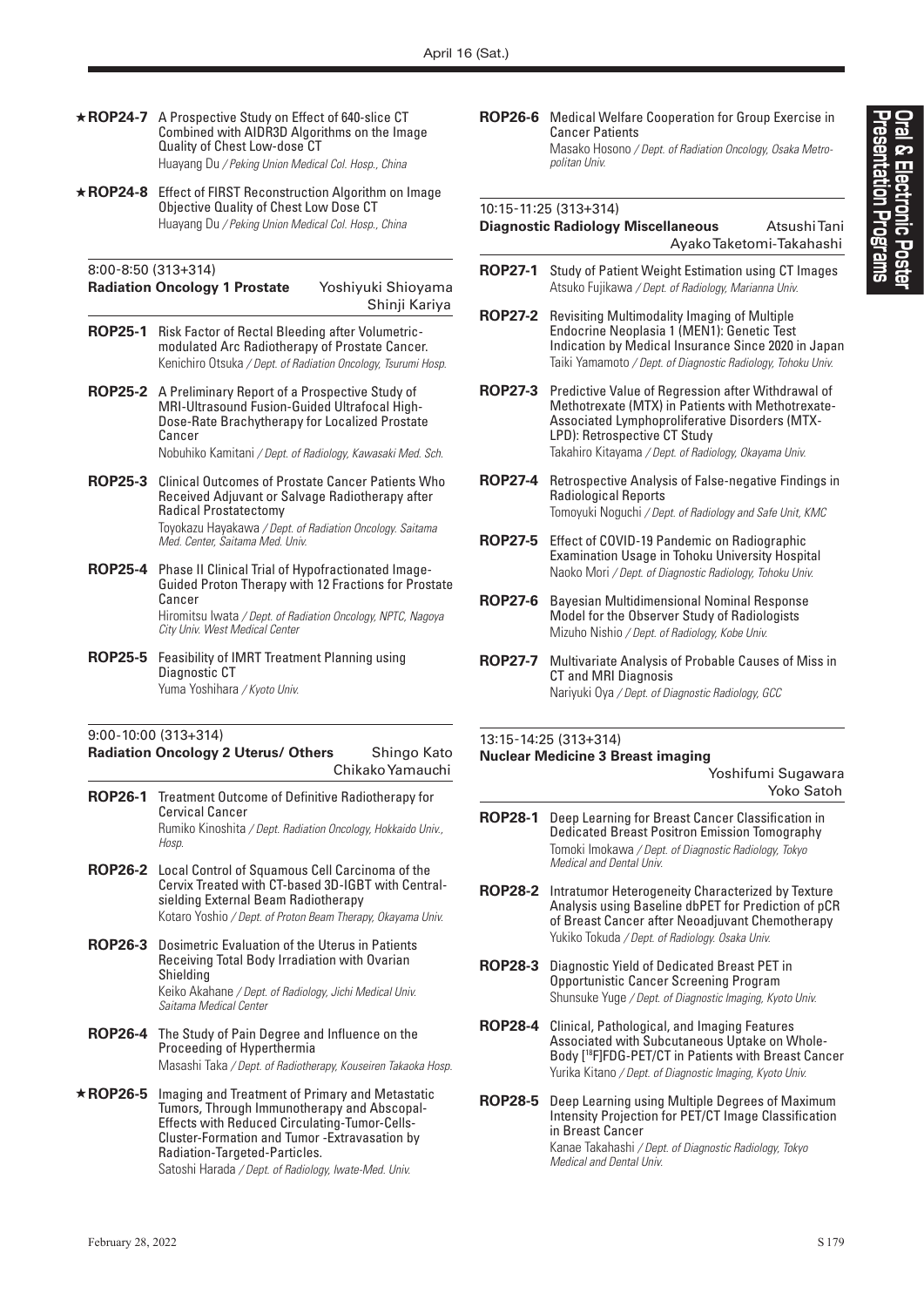- **ROP28-6** Deep Learning-Based Image Quality Improvement of 18F-Fluorodeoxyglucose Positron Emission Tomography for Breast Cancer Mio Mori */ Dept. of Radiology, TMDU*
- **ROP28-7** Uptake in ER-Positive Breast Cancer Lesions on FES PET/CT: A Preliminary Study Kanae Miyake */ Dept. of Ad Med. Imaging, Kyoto Univ.*

## 14:35-15:15 (313+314)

### **Radiation Oncology 3 Neuroradiology/ Head and Neck**  Katsuya Maebayashi Michio Yoshimura

- **ROP29-1** Clinical Investigation of the Usefulness of Hypofractionated Radiotherapy for Malignant Glioma Kenta Ohmatsu */ Dept. of Radiation Oncology, Women* '*s Univ.*
- ★**ROP29-2** Mechanism and Radiological Findings of Transient Expansion of Vestibular Schwannomas after Stereotactic Radiotherapy Masahiro Yamazaki */ Dept. of Radiology. Kanazawa Univ.*
	- **ROP29-3** Predictors of Weight Loss During Intensity-Modulated Radiotherapy in Patients with Head and Neck Squamous Cell Carcinoma Kenji Makita */ Dept. of Radiation Oncology, NHO Shikoku Cancer Center*
	- **ROP29-4** Spacer with Lead Shield Reduces Mandible Dose in High-Dose-Rate Brachytherapy for Tongue Cancer Hiroya Shiomi */ Osaka Univ. RadOnc.*

## 15:25-16:15 (313+314)

### **Radiation Oncology 4 Gastrointestinal/ Musculoskeletal** Masaharu Hata Keiko Shibuya

**ROP30-1** Dosimetric Analysis of Intensity-Modulated Radiation Therapy (IMRT) Compared with Three-Dimensional Conformal Radiation Therapy (3D-CRT) for Esophageal Cancer Masahiko Harada */ Dept. of Radiation Oncology, Japanese Red Cross Medical Center*

- **ROP30-2** A Case of Chemoradiotherapy for Pregnant Woman with Locally Advanced Cervical Esophageal Cancer Yudai Tateishi */ Dept. of Radiation Oncology and Image-applied Therapy. Kyoto Univ.*
- **ROP30-3** Hemostatic Irradiation for Gastric Cancer: Relationship between Magnetic Resonance Diffusion-Weighted Images and Tumor Markers Osamu Tanaka */ Dept. of Radiation Oncology, Asahi Univ., Hosp.*
- **ROP30-4** Trends in Radiation Fractionation for Bone **Metastases** Junichi Yokouchi */ Dept. of Radiat Oncol, Aomori Pref. Hosp.*
- ★**ROP30-5** Low Dose Radiotherapy for Benign Painful Skeletal Disorders: The Typical Treatment for the Elderly Patient? Oliver Micke */ Dept. of Radiotherapy and Radiation Oncology,*

*Franziskus Hosp. Bielefeld, Germany*

### 16:25-17:15 (313+314) **Artificial Intelligence 1 Chest** Mitsuo Nishizawa

# Mizuho Nishio

- **ROP31-1** Feasibility of Developing Virtual Chest Radiography with Venous and Arterial Lines for Artificial Intelligence Model Development Akihiro Inoue */ Dept. of Diagnostic Imaging and Nuclear Medicine, Tokyo Women* '*s Medical Univ.*
- **ROP31-2** Category Classification for Lung Computed Tomography Screening of COVID-19 and Its Reproducibility in Natural Language Processing Machine Learning Kazufumi Suzuki */ Dept. of Radiology, Tokyo Women* '*s Med. Univ.*
- **ROP31-3** Generation of Three-Dimensional CT Images of Lung Nodules using Deep Learning Takaaki Matsunaga */ Dept. of Radiology, Kobe Univ. Hosp.*
- **ROP31-4** Development and Evaluation of the AI Algorithm for Pulmonary Nodule Tracking in Chest CT using U-net Yuhei Takeshita */ Dept. of Radiology, Kyorin Univ.*
- **ROP31-5** Feasibility Assessment of Deep-learning-based Automatic Segmentation of Intercostal Muscles on Computed Tomography Yoko Murakami */ Dept. of Radiology, Shiga Univ.*

### 17:25-18:15 (313+314) **Artificial Intelligence 2 Others** Koji Fujimoto

| .                                                          |  |  |  |  |  |                          |
|------------------------------------------------------------|--|--|--|--|--|--------------------------|
|                                                            |  |  |  |  |  | Rintaro Ito              |
| $\alpha$ conclared the congence $\epsilon$ of the $\alpha$ |  |  |  |  |  | <b>INVITTE ANTITIONS</b> |

- ★**ROP32-1** Super-Resolution Application of Generative Adversarial Network (GAN) for Brain MR Angiography Krishna Pandu Wicaksono */ Dept. of Diagnostic Imaging and Nuclear Medicine, Kyoto Univ.*
	- **ROP32-2** Diagnostic Accuracy of a Deep Learning Algorithm for the Detection of Intracranial Hemorrhage Atsunobu Hino */ Dept. of Radiology, SUMS*
- **ROP32-3** Texture Analysis of Kidney MRI: Machine Learning-Based Evaluation of Renal Dysfunction Yuki Hara */ Dept. of Radiology, Saitama Medical Univ.*
- **ROP32-4** MRI Findings of Granular Cell Tumor Observation on Deep Transfer Learning Model: Comparison between CNNs and Transformer-Based Model Yoko Usami */ Dept. of Radiology, Saitama Medical Univ. International Hosp.*
- **ROP32-5** Query-by-Sketch-Based Medical Image Retrieval Kazuma Kobayashi */ Div. Med. AI Res. Dev., Natl. Cancer Ctr. Res.*

# **April 17 (Sun.)**

8:30-9:20 (311+312) **Neuroradiology 1 Neoplasm <br>
Kyo Noguchi** Koichi Takano

**ROP33-1** Predicting Pial Blood Supply for Intracranial Meningiomas on Conventional MRI Fumiyo Higaki */ Dept. of Radiology. Okayama Univ.*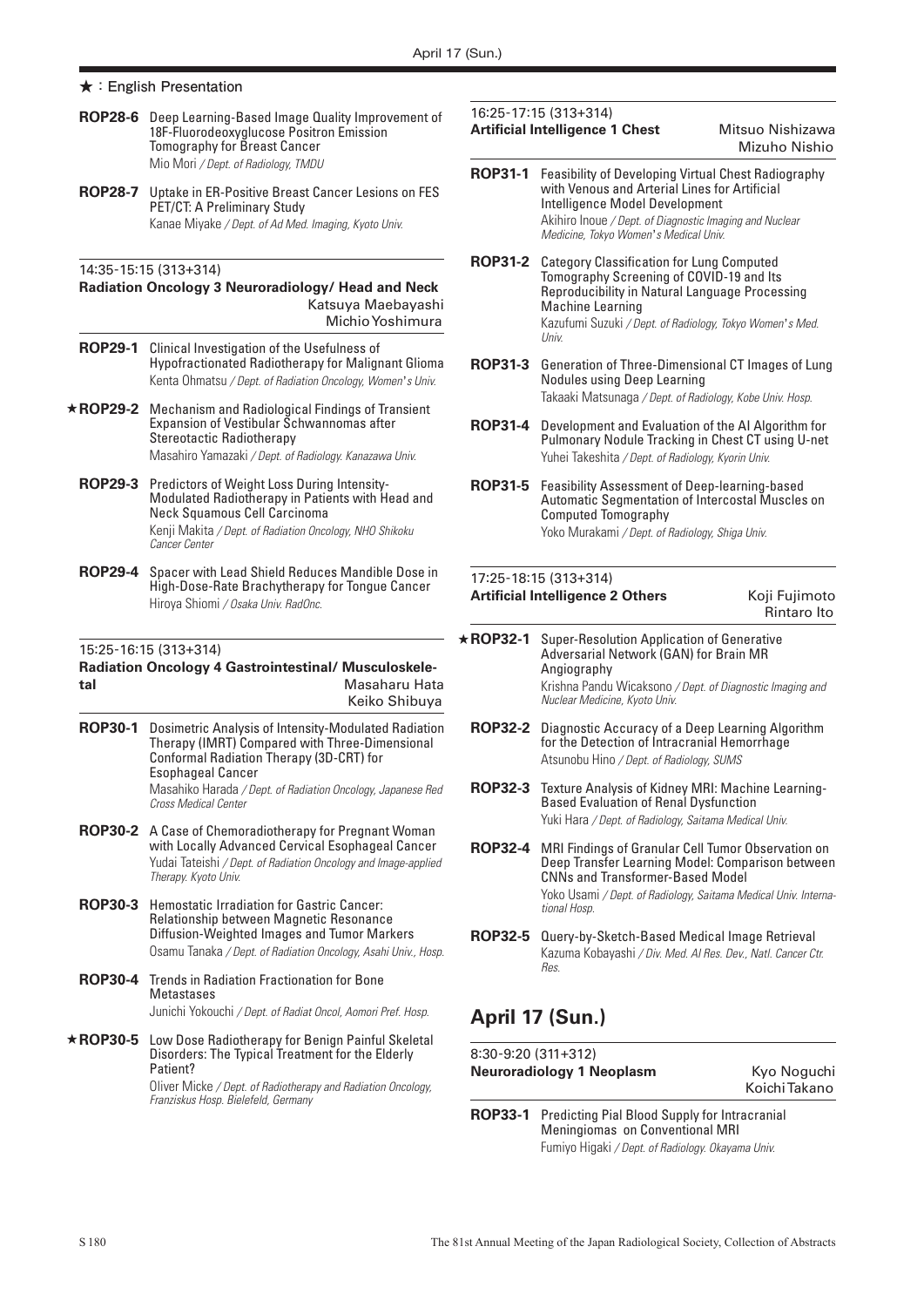- **ROP33-2** Perfusion Imaging of Meningioma using Super-Selective pCASL: Comparison with Angiography Takashi Katsube */ Dept. of Radiology. Shimane Univ.*
- **ROP33-3** New Parameters on CEST Imaging by Multi-Pool Model in Gliomas Compared to Conventional IVIM and 11C-MET Uptake on PET/CT Yasukage Takami */ Dept. of Radiology, Kagawa Univ.*
- **ROP33-4** Comparison of Primary Central Nervous System Lymphoma and Glioblastoma: Quantitative Analysis using Double Diffusion Encoding MRI Kiyohisa Kamimura */ Dept. of Radiology, Kagoshima Univ.*
- **ROP33-5** Discrimination of Double Hit Lymphoma Subtype in Primary Central Nervous System Lymphoma using Diffusion-Weighted and Perfusion MR Imaging Goh Sasaki */ Dept. of Diagnostic Radiology, Kumamoto Univ.*

## 9:30-10:40 (311+312)

#### **Neuroradiology 2 Degenerative/ Demyelinating Disorder** Noriko Sato Chihiro Takahashi

- ★**ROP34-1** Quantifying Striatal Changes for Differentiating Early-Stage Parkinson Disease from Essential Tremor: The Utility of Structural MRI and DAT-SPECT Hiroto Takahashi */ Dept. of Health Sciences, Osaka Univ.*
	- **ROP34-2** Usefulness of 3D FIESTA in Differentiating Parkinson's Disease from Parkinson Syndrome: Volumetric Alternation of Olfactory Bulb Satoru Ide */ Dept. of Radiology, Univ. of Occupational and Environmental Health*
	- **ROP34-3** Correlations between MRI Myelin Volume Fraction and Dual-Energy CT Parameters: A Preliminary Study Masanori Nakajo */ Dept. of Radiology, Kagoshima Univ.*
	- **ROP34-4** Altered Default-mode Network in Diabetes: A Source-based Morphometric Study with Independent Component Analysis in an Elderly Japanese Population Soichiro Tatsuo */ Dept. of Radiology, Hirosaki Univ.*
- ★**ROP34-5** The Interplay between Small Vessel Disease and Parkinson Disease Pathology: A Longitudinal Study Haijia Mao */ Dept. of Radiology, Shaoxing People* '*s Hosp., China*
- ★**ROP34-6** A Quantitative Imaging Study of 3D-ASL Perfusion in Diabetes-associated Cognitive Dysfunction of Type 2 Diabetes Mellitus without Hypertension Juwei Shao */ The Affiliated Hosp. of Yunnan Univ., China*
- ★**ROP34-7** Abnormal Intrinsic Brain Functional Network Dynamics in Patients with Cervical Spondylotic Myelopathy Guoshu Zhao */ Dept. of Radiology, The First Affiliated Hosp. of Nanchang Univ., China*

## 10:50-11:30 (311+312)

# **Neuroradiology 3 Miscellaneous** Akira Kunimatsu

Minako Azuma

**ROP35-1** Semiautomatic CT Volumetry can Detect Rapidly Progressive Brain Atrophy in Septic ICU Patients Tetsuro Sekine */ Dept. of Radiology, NMS Musashi-Kosugi Hosp.*

**ROP35-2** Evaluation of the Extracranial "Multifocal Arcuate Sign," a Novel MRI Finding for the Diagnosis of Giant Cell Arteritis. Toshitada Hiraka */ Dept. of Radiology, Div. of Diagnostic Radiology, Yamagata Univ.*

★**ROP35-3** The Correlation between Reorganization of Primary Somatosensory Cortex and Cervical Spinal Cord Microstructural Injury in Patients with Cervical Spondylotic Myelopathy Guoshu Zhao */ Dept. of Radiology, The First Affiliated Hosp. of Nanchang Univ., China*

★**ROP35-4** A Nomogram for Individualized Prediction of the Probability of Hemorrhagic Transformation in Acute Ischemic Stroke Patients after Endovascular Treatment

Ling Li */ Beijing Institute of Geriatrics, Beijing Hosp., National Center of Gerontology, National Health Commission, Institute of Geriatric Medicine, Chinese Academy of Medical Sciences, China*

Tomoyuki Noguchi

## 14:00-15:10 (311+312) **Neuroradiology 4 Vascular <b>Shingo Kakeda**

- **ROP36-1** Vessel Wall Imaging using DANTE-T1-SPACE for Moyamoya Disease Hiroshi Tagawa */ Dept. of Diagnostic Imaging and Nuclear Medicine, Kyoto Univ.*
- **ROP36-2** Different Hemodynamic Pattern in Basal Ganglia between Moyamoya Disease and Asymptomatic Internal Carotid/M1 Stenosis using Intravoxel Incoherent Motion Imaging Koji Yamashita */ Dept. of Radiology, Kyushu Med. Ctr.*
- **ROP36-3** Vessel-selective 4D-MR Angiography using 4D-S-PACK for Visualizing Intracranial Dural Arteriovenous Fistulas Osamu Togao */ Dept. of Molecular Imaging & Diagnosis, Kyushu University*
- ★**ROP36-4** Preliminary Application of Quantitative Collateral Assessment Method in AIS Patients with EVTs Ruoyao Cao */ Dept. of Radiology, Beijing Hosp., National Center of Gerontology; Institute of Geriatric Medicine, Chinese Academy of Medical Sciences, China*
- ★**ROP36-5** Clinical Research on Precise Evaluation of Collateral Circulation in Patients with Unilateral Middle Cerebral Artery Occlusion Based on Multi-phase **CTA**

Zhibing Ruan */ Dept. of Radiology, The Affiliated Hosp. of Guizhou Medical Univ., China*

- ★**ROP36-6** Evaluation of Moyamoya Disease Based on a 320-row Multimodal CT Grading System Yao Lu */ Beijing Institute of Geriatrics, Beijing Hosp., National Center of Gerontology, National Health Commission, Institute of Geriatric Medicine, Chinese Academy of Medical Sciences, China*
- ★**ROP36-7** 4D CT Angiography and 3D Arterial Spin Labeling in Evaluation of Collateral Circulation in Patients with Vascular Occlusion Fengxia Cui */ Dept. of Radiology, Chaoyang Central Hosp., China*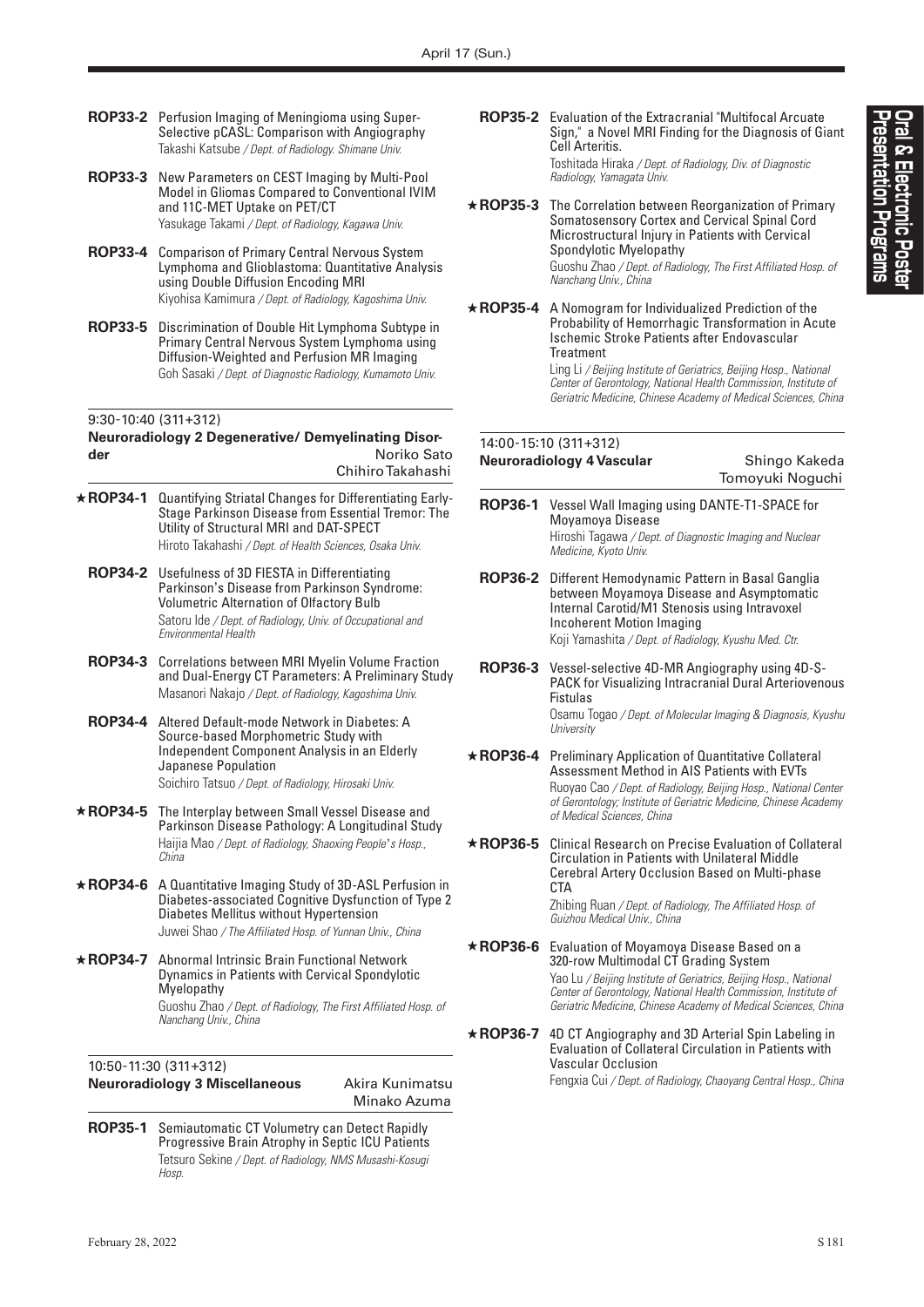|                | $8:00-9:00(313+314)$<br><b>Radiation Oncology 5 Chest</b>                                                                                                                                                                               | Kayoko Tsujino<br>Shinya Hayashi |
|----------------|-----------------------------------------------------------------------------------------------------------------------------------------------------------------------------------------------------------------------------------------|----------------------------------|
| <b>ROP37-1</b> | Safety and Efficacy of Transvenous Fiducial Marker<br>Placement for Stereotactic Body Radiotherapy of<br><b>Malignant Lung Tumors</b><br>Haruna Kawaguchi / KMCC                                                                        |                                  |
| <b>ROP37-2</b> | Deformation of Lung Tumor During Respiration<br>Shinichiro Toyoshima / Dept. of Radiation Oncology, Toyama<br>Prefectural Central Hosp.                                                                                                 |                                  |
| <b>ROP37-3</b> | <b>Progression-free Survival and Recurrence Patterns</b><br>after CCRT with Consolidation Durvalumab for<br>NSCLC<br>Noriko Kishi / Dept. of Radiation Oncology, Kyoto Univ.                                                            |                                  |
| <b>ROP37-4</b> | <b>Combination of Clinical Factors and Radiomics can</b><br>Predict Recurrence Patterns after Stereotactic Body<br>Radiotherapy for Non-Small Cell Lung Cancer<br>Yuko Shirakawa / Dept. of Radiation Oncology, Kyushu Cancer<br>Center |                                  |
| <b>ROP37-5</b> | Auto-Segmentation using Artificial Intelligence for<br><b>Target Delineation in Stereotactic Body</b><br>Radiotherapy for Lung Cancers<br>Masayuki Fujiwara / Dept. of Radiology, Hyogo Col. of<br>Medicine                             |                                  |
| <b>ROP37-6</b> | <b>Treatment Outcomes of Primary Lung Cancer Treated</b><br>with Stereotactic Body Radiotherapy According to T<br>Stages<br>Yasushi Hamamoto / Dept. of Radiotherapy, Shikoku Cancer<br>Center                                          |                                  |

### 9:30-10:20 (313+314)

|                | <b>Nuclear Medicine 4 Techniques</b>                                                                                                                                                        | Atsutaka Okizaki<br>Kentaro Takanami | <b>Uroradiol</b> |
|----------------|---------------------------------------------------------------------------------------------------------------------------------------------------------------------------------------------|--------------------------------------|------------------|
| <b>ROP38-1</b> | Clinical Impact of Digital PET/CT for the Initial<br>Staging of Cancer Compared with Conventional PET/<br>СT                                                                                |                                      | <b>ROP40-1</b>   |
|                | Naoto Kawaguchi / Dept. of Radiology, Ehime Univ.                                                                                                                                           |                                      |                  |
| <b>ROP38-2</b> | Clinical Significance of Incidental FDG Uptake in the<br>Suspicion of Cancer Compared with Digital and<br><b>Conventional PET</b><br>Marika Matsuoka / Dept. of Radiology, Ehime Univ.      |                                      | <b>ROP40-2</b>   |
| <b>ROP38-3</b> | <b>Automated Segmentation of FDG-PET/CT Enables</b><br>Statistical Analysis of FDG-Avid Lesions: An<br>Investigation of 2386 Images<br>Rina Kimura / Dept. of Diag. Radiol., Hokkaido Univ. |                                      | <b>ROP40-3</b>   |
| <b>ROP38-4</b> | Impact of Deep Learning Reconstruction on Image<br>Quality in Novel Digital PET/CT in the Assessment of<br><b>Pulmonary Cancers</b><br>Jumpei Suyama / Dept. of Radiology, Kyorin Univ.     |                                      | $\star$ ROP40-4  |
| <b>ROP38-5</b> | Utility of Deep Learning Reconstruction (DLR) for<br>Improved Image Quality in 18F-FDG-PET/CT<br>Masaki Takahashi / Dept. of Radiology, Kyorin Univ.                                        |                                      | <b>ROP40-5</b>   |
|                |                                                                                                                                                                                             |                                      |                  |

10:30-11:30 (313+314) **Nuclear Medicine 5 Radionuclide therapy/ Others** 

> Katsuhiko Kato Yuka Yamamoto

- **ROP39-1** Evaluation of Xerostomia and Dysgeusia Following Radioiodine Therapy for Differentiated Thyroid Cancer Yutaka Kitagawa */ Dept. of Radiation Oncology, Tottori Univ. Hosp.* **ROP39-2** FDG-PET as a Prognostic Biomarker for Unresectable
- PPGL Treated with I-131 MIBG Radiotherapy Junki Takenaka */ Dept. of Diagnostic Imaging, Graduate Sch. of Medicine, Hokkaido Univ.*
- **ROP39-3** The Reproducibility of MTV and TLG of Soft Tissue Tumors Calculated by FDG-PET Hitomi Iwasa */ Dept. of Radiology, Fukuoka Univ.*
- **ROP39-4** Influence of Chronic Hyperglycemia for the Diagnostic Performance of FDG-PET/CT in Malignant Tumors Shinya Sakai */ Dept. of Diagnostic Radiology, NHO Shikoku Cancer Center*
- **ROP39-5** Relationship between Adverse Reaction Following COVID-19 Vaccination and Axillary Lymph Node Accumulation on FDG-PET Yoshitaka Toyama */ Dept. of Diagnostic Radiology, Tohoku Univ.*
- **ROP39-6** Frequency of FDG-Avid Supraclavicular Lymph Nodes and the Number of FDG-Avid Lymph Nodes on PET/CT after Vaccination: COVID-19 Vs. Influenza Yoichi Otomi */ Dept. of Radiology, Tokushima Univ.*

# 14:00-14:50 (313+314) **Uroradiology1 Prostate/ Adrenal glands**

| Takeshi Yoshizako                                                                                                                                                          |  |
|----------------------------------------------------------------------------------------------------------------------------------------------------------------------------|--|
| Kaori Yamada                                                                                                                                                               |  |
| Magnetic Resonance Imaging Findings after<br>Targeted Focal Cryotherapy for Targeted Biopsy-<br>Proven Localized Prostate Cancer: Initial Experience<br>with 14 Procedures |  |

Takeshi Yoshizako

- Bunta Tokuda */ Dept. of Radiology, North Medical Center KPUM* **ROP40-2** Longitudinal Evaluation of Apparent Diffusion Coefficient Values as a Predictor of Prostate Cancer
- Research International Active Surveillance Reclassification Naoko Mori */ Dept. of Diagnostic Radiology, Tohoku Univ.*
- **ROP40-3** Comparison of Single-shot EPI DWI, Single-shot EPI DWI using Compressed SENSE Framework, and Multi-shot EPI DWI, in Prostate. Ayumu Kido */ Dept. of Radiology, KMS.*
- **ROP40-4** Benefits of Adrenal Venous Sampling with Preoperative Four-Dimensional CT Imaging Xi He */ Dept. of Radiology, Nagasaki Univ.*
	- **ROP40-5** Can Dynamic Hepatic CT be Used to Distinguish Lipid-Poor Adrenal Adenomas from Adrenal Metastases in Patients with Hepatocellular Carcinoma? Yasunori Nagayama */ Dept. of Diagnostic Radiology, Kuma-*

*moto Univ.*